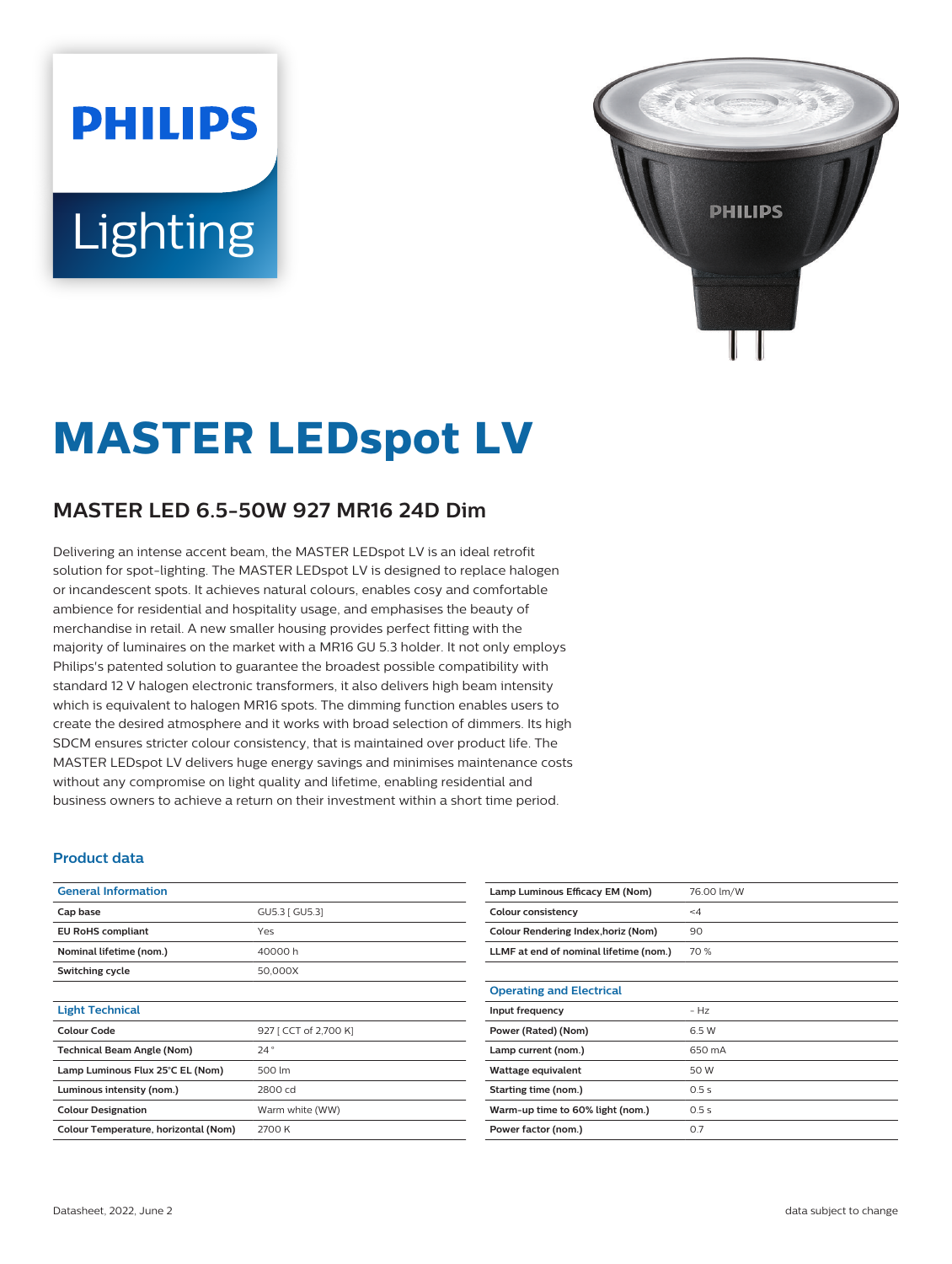#### **MASTER LEDspot LV**

| Voltage (Nom)                   | ac electronic 12 V         |
|---------------------------------|----------------------------|
|                                 |                            |
| <b>Temperature</b>              |                            |
| T-Case maximum (nom.)           | 90 °C                      |
|                                 |                            |
| <b>Controls and Dimming</b>     |                            |
| Dimmable                        | Only with specific dimmers |
|                                 |                            |
| <b>Mechanical and Housing</b>   |                            |
| <b>Bulb shape</b>               | MR16 [2inch/50mm]          |
|                                 |                            |
| <b>Approval and Application</b> |                            |
| Suitable for accent lighting    | Yes                        |
|                                 |                            |

| <b>Product Data</b>               |                                     |  |
|-----------------------------------|-------------------------------------|--|
| Full product code                 | 871951435775400                     |  |
| Order product name                | MASTER LED 6.5-50W 927 MR16 24D Dim |  |
| EAN/UPC - product                 | 8719514357754                       |  |
| Order code                        | 929003071908                        |  |
| SAP numerator - quantity per pack |                                     |  |
| Numerator - packs per outer box   | 10                                  |  |
| <b>SAP material</b>               | 929003071908                        |  |
| SAP net weight (piece)            | 0.060 kg                            |  |

#### **Dimensional drawing**



| Product                             |       |  |
|-------------------------------------|-------|--|
| MASTER LED 6.5-50W 927 MR16 24D Dim | 50 mm |  |
|                                     |       |  |

**MASTER LED 6.5-50W 927 MR16 24D Dim**

#### **Photometric data**



100 Intensity  $(% ) \longrightarrow$ Intensity (%) 80 60 40 20  $_{200}^{0}$ 700 800 200 300 400 500 600  $\lambda$ [nm]-

#### **LEDspots GMGCLA 6,5W MR16 GU5,3 927 24D-ADL**

#### **LEDspots GMGCLA 6,5W MR16 GU5,3 927 24D-POC**